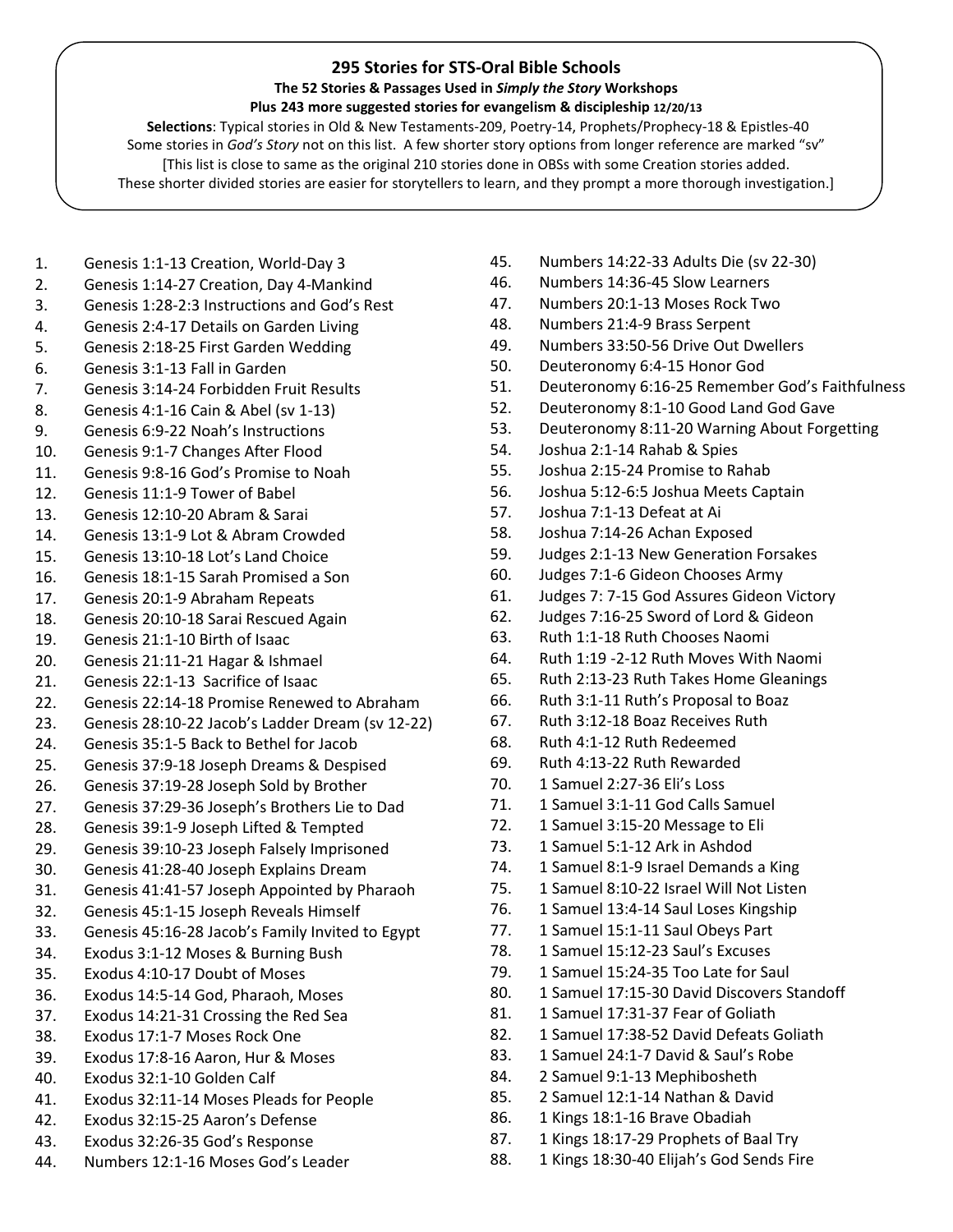- 89. 1 Kings 18:41-19:3 Rain Comes, Elijah Threatened
- 90. 1 Kings 19:4-16 Fear After Success
- 91. 1 Kings 19:17-21 Elisha Anointed
- 92. 2 Kings 4:1-7 Jars of Oil
- 93. 2 Kings 4:8-17 Prophet's Chamber
- 94. 2 Kings 5:1-8 Naaman, Girl & Kings
- 95. 2 Kings 5:9-19 Elisha's Odd Behavior & Healing
- 96. 2 Kings 5:20-27 Gehazi Scheme & Sin
- 97. 2 Kings 6:1-7 Lost Axe Head
- 98. 2 Kings 8:1-6 Elisha, King & Lady
- 99. 1 Chronicles 21:1-8 Numbering People
- 100. Nehemiah 4:1-11 Enemies Try to Stop Building
- 101. Nehemiah 4:12-23 Building & Defending
- 102. Nehemiah 8:1-12 Hearing the Word Read
- 103. Nehemiah 13:1-12 Clean Out the Room
- 104. Job 1:1-12 Satan Talks to God
- 105. Job 1:13-22 Job Loses Possessions & Family
- 106. Job 2:1-13 Job Loses Health
- 107. Job 38:1-11 God Calls Job to Answer
- 108. Job 38:12-21 More Creation Questions
- 109. Job 40:1-14 God Compared to Job
- 110. Job 42:1-6 Job's Humility
- 111. Job 42:7-17 God's Renews
- 112. Psalms 1:1-6 Which Counsel?
- 113. Psalm 23:1-6 Shepherd's Care
- 114. Psalm 107:1-8 God Led, Men Should Praise
- 115. Psalm 107:9-15 God Helped, Men Should Praise
- 116. Psalm 107:16-21 God Rescued, Men Should Praise
- 117. Psalm 107:22-31 Men Should Praise
- 118. Psalm 127:1-5 What is Full Life?
- 119. Psalm 139:1-13 You Know Me
- 120. Psalm 139:14-24 God's Design & Way
- 121. Proverbs 1:7-19 Sinning Brings Grief
- 122. Proverbs 3:5-12 Trusting Life Honored
- 123. Ecclesiastes 12:1-7 Remember Creator
- 124. Ecclesiastes 12:8-14 The Whole of Man
- 125. Isaiah 1:9-20 Be Willing & Obey or Lose
- 126. Isaiah 6:1-13 Vision of God
- 127. Isaiah 40:25-31 God Knows and Cares
- 128. Isaiah 44:6-20 We Cannot Make God
- 129. Isaiah 53:1-12 Coming, Willing Savior
- 130. Isaiah 54:1-10 God is Faithful Husband
- 131. Isaiah 54:11-17 Heritage of God's Servants
- 132. Isaiah 58:1-7 False & True Fast
- 133. Isaiah 58:8-14 Results of True Fast
- 134. Isaiah 64:1-8 Mankind Rebels, Be Clay
- 135. Isaiah 65:12-25 Future Peace Promised
- 136. Jeremiah 18:1-10 Potter's House/Nations
- 137. Jeremiah 36:20-32 Burning The Scroll
- 138. Daniel 1:8-20 Daniel Holds Firm
- 139. Daniel 3:14-30 Three in Fire (sv 19-25)
- 140. Daniel 4:18-27 King's Tree Dream
- 141. Daniel 4:28-37 God Moves a King
- 142. Daniel 6:16-23 Daniel in Lion's Den
- 143. Jonah 1:1-10 Jonah Runs
- 144. Jonah 1:11-17 Fish Swallows Jonah
- 145. Jonah 2:1-10 Jonah in Fish
- 146. Jonah 3:1-10 Nineveh Repents
- 147. Jonah 4:1-11 Jonah's Dark Heart
- 148. Zechariah 14:1-9 Jesus' Return
- 149. Matthew 2:1-8 Wise Men Seek
- 150. Matthew 2:9-18 Wise Men Find
- 151. Matthew 3:1-12 John is Baptizing
- 152. Matthew 3:13-17 John Baptizes Jesus
- 153. Matthew 4:1-11 Temptation of Jesus
- 154. Matthew 5:1-16 Jesus, How to Be Blessed & Bless
- 155. Matthew 8:5-13 Centurion's Faith
- 156. Matthew 10:5-16 Sent by Twos (sv11-16)
- 157. Matthew 13: 3-17 Parable of Sower
- 158. Matthew 13:18-23 Sower Explained
- 159. Matthew 14:22-33 Walking on Water
- 160. Matthew 17:1-9 Transfiguration
- 161. Matthew 26:6-13 Precious Ointment
- 162. Matthew 26:36-46 Garden Prayer
- 163. Matthew 26:47-56 Judas Betrays Jesus
- 164. Matthew 27:35-44 Crucifixion
- 165. Matthew 27:45-54 Death and Curtain Torn
- 166. Matthew 28:1-15 Resurrection & Bribe
- 167. Matthew 28:16-20 Great Commission
- 168. Mark 1:21-28 Jesus Casts Out Demon
- 169. Mark 1:40-45 One Leper
- 170. Mark 2:1-12 Crippled Lowered Down
- 171. Mark 4:35-41 Storm & Jesus
- 172. Mark 5:1-10 Demoniac of Gadara
- 173. Mark 5:11-20 Demons From Man Into Pigs
- 174. Mark 5:21-34 Bleeding Lady Made Whole
- 175. Mark 5:35-42 Jairus' Girl Back From Dead
- 176. Mark 6:1-6 Jesus Visits Home Town
- 177. Mark 7:1-13 Tradition or God
- 178. Mark 7:14-23 Evil Comes From Inside
- 179. Mark 10:46-52 Blind Bartimaeus
- 180. Mark 12:41-44 God's Values
- 181. Luke 2:1-7 Birth of Jesus
- 182. Luke 2:8-18 Shepherds Find Jesus
- 183. Luke 2:42-52 Jesus at Age 12
- 184. Luke 5:1-11 Peter Goes Fishing
- 185. Luke 7:12-17 Widow's Son Raised
- 186. Luke 7:19-23 John Baptist Investigates
- 187. Luke 7:36-50 Simon's House, Much Forgiven
- 188. Luke 10:25-37 Good Samaritan 189. Luke 10:38-42 Martha & Mary

192. Luke 16:19-31 Rich Man & Lazarus

190. Luke 13:10-17 Bent Woman 191. Luke 15:11-32 Prodigal Son